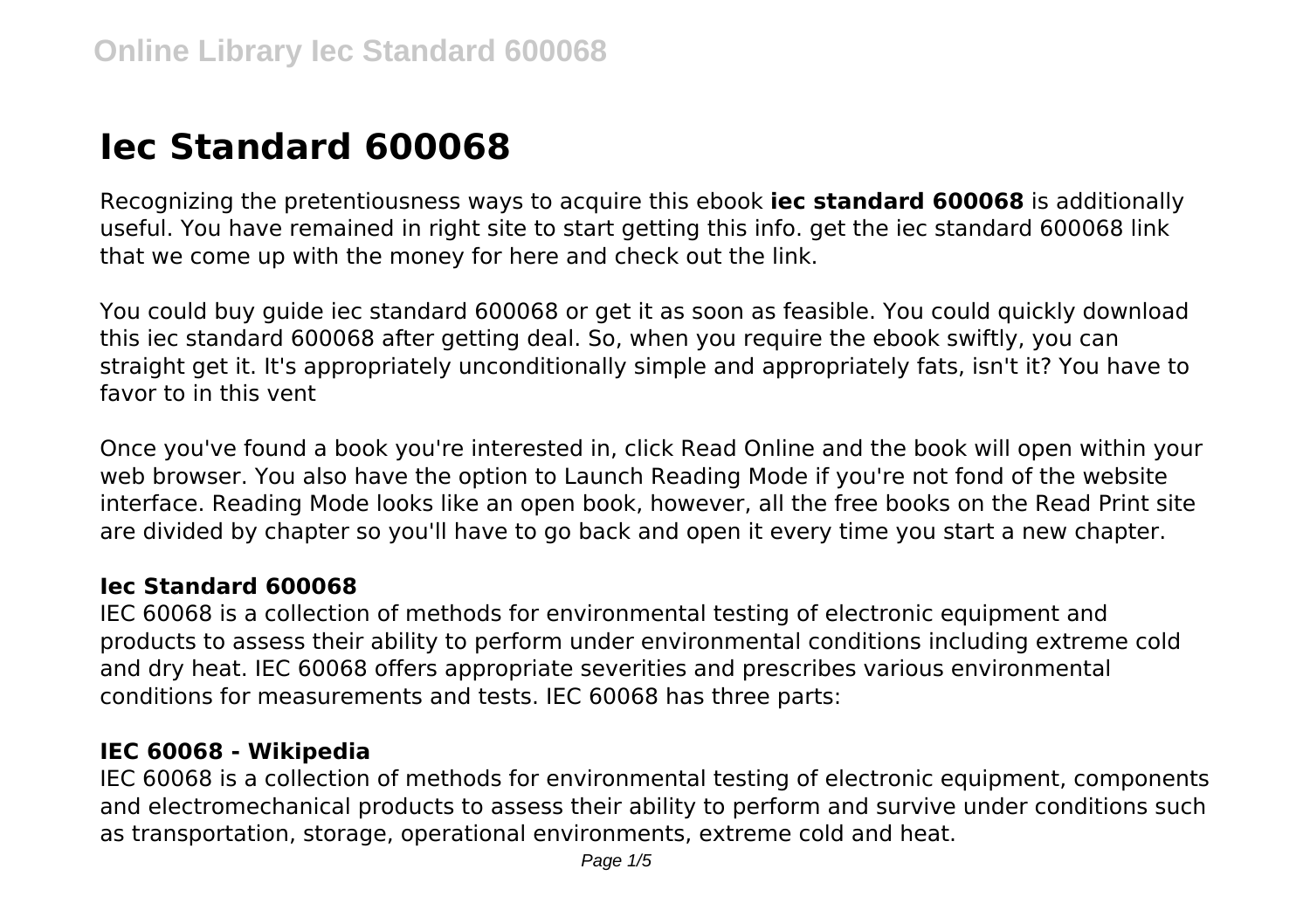## **IEC 60068-2 | Environmental Testing of Electronic Equipment**

International Standard IEC 60068-2-69 has been prepared by IEC technical committee 91: Electronics assembly technology. This second edition cancels and replaces the first edition published in 1995 and constitutes a technical revision. The main changes from the previous edition are as follows:

## **INTERNATIONAL IEC STANDARD 60068-2-69**

The IEC 60068-2 - Environmental Testing Package is a comprehensive environmental testing package that includes more than 60 standards which support testing methods for various environmental conditions.

## **IEC 60068-2 - Environmental Testing Package**

IEC 60068-2-11 Environmental testing Part 2 Tests – Test Ka: salt mist Can be used to test the relative resistance to corrosion of protective coatings, when exposed to a salt mist (spray) climate at an elevated temperature.

## **IEC 60068-2-11 - Ascott Analytical**

This part of IEC 60068 provides three standardized and coordinated test methods for determining the ability of a specimen to withstand specified severities of impact. It is used, in particular, to demonstrate an acceptable level of robustness when assessing the safety of a product and is primarily intended for the testing of electrotechnical items.

# **IEC 60068-2-75 - Environmental testing – Part 2-75: Tests ...**

International Electrotechnical Commission, 3, rue de Varembé, PO Box 131, CH-1211 Geneva 20, Switzerland Telephone: +41 22 919 02 11 Telefax: +41 22 919 03 00 E-mail: inmail@iec.ch Web: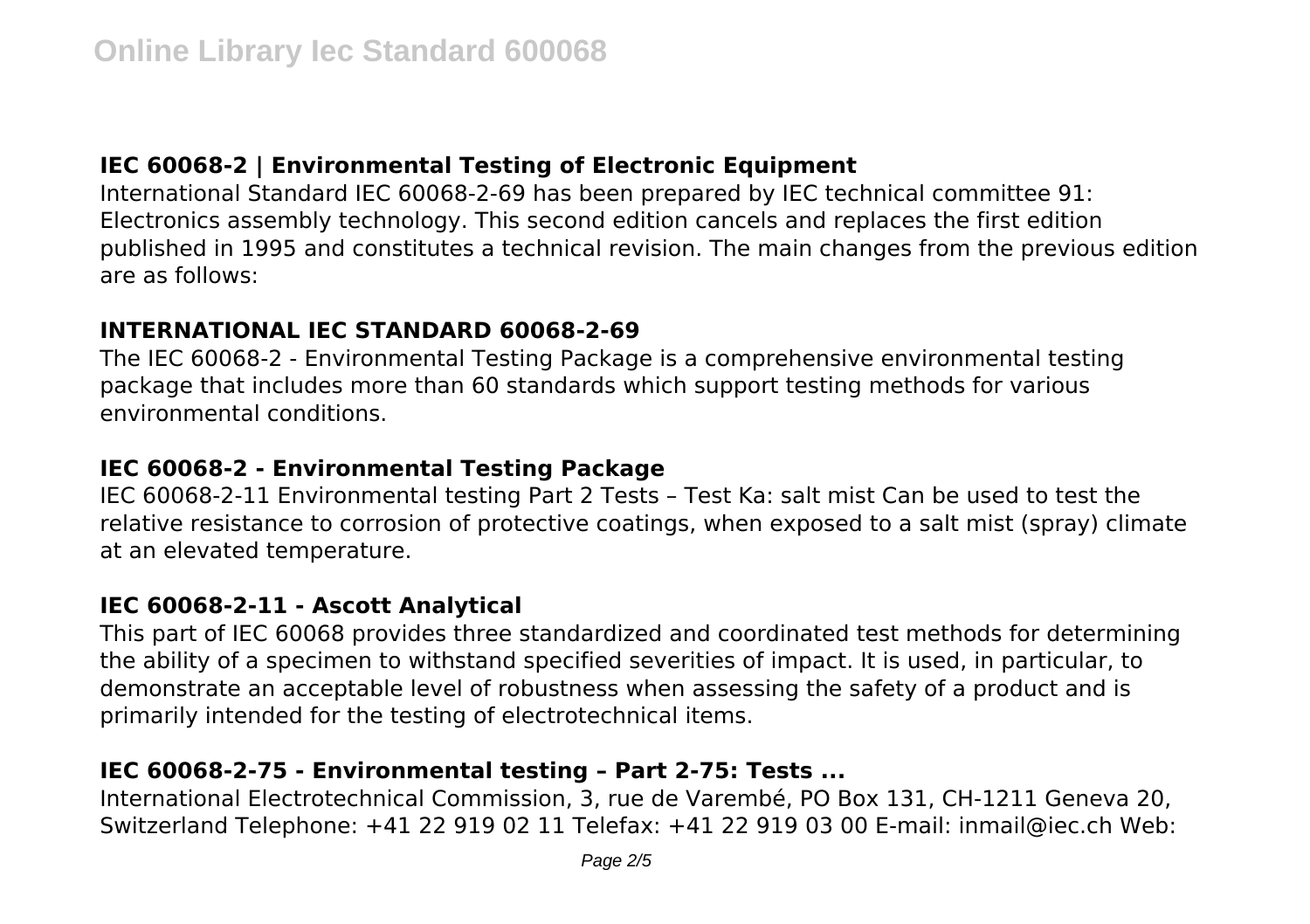www.iec.ch INTERNATIONAL STANDARD IEC 60068-2-1 Fifth edition 1990-04 Commission Electrotechnique Internationale S International Electrotechnical Commission

## **INTERNATIONAL IEC STANDARD 60068-2-1**

IEC 60068 is a collection of methods for environmental testing of electronic equipment, components and electromechanical products to assess their ability to perform and survive under conditions such as transportation, storage, operational environments, extreme cold and heat.

#### **IEC 60068-2 | Experior Laboratories**

International Electrotechnical Commission, 3, rue de Varembé, PO Box 131, CH-1211 Geneva 20, Switzerland Telephone: +41 22 919 02 11 Telefax: +41 22 919 03 00 E-mail: inmail@iec.ch Web: www.iec.ch INTERNATIONAL STANDARD IEC 60068-2-6 Sixth edition 1995-03 Commission Electrotechnique Internationale X International Electrotechnical Commission

#### **INTERNATIONAL IEC STANDARD 60068-2-6**

International Electrotechnical Commission, 3, rue de Varembé, PO Box 131, CH-1211 Geneva 20, Switzerland Telephone: +41 22 919 02 11 Telefax: +41 22 919 03 00 E-mail: inmail@iec.ch Web: www.iec.ch INTERNATIONAL STANDARD IEC 60068-2-1 Sixth edition 2007-03 Commission Electrotechnique Internationale N International Electrotechnical Commission

## **INTERNATIONAL IEC STANDARD 60068-2-1**

Specifically, IEC 60068 is an international standard to assess the ability of electrotechnical products and electronic equipment under such conditions for measurements and tests. You can use this method to conduct a lot of regulatory and reproducible environmental, climatic, dynamic, and combined tests under standard atmospheric conditions.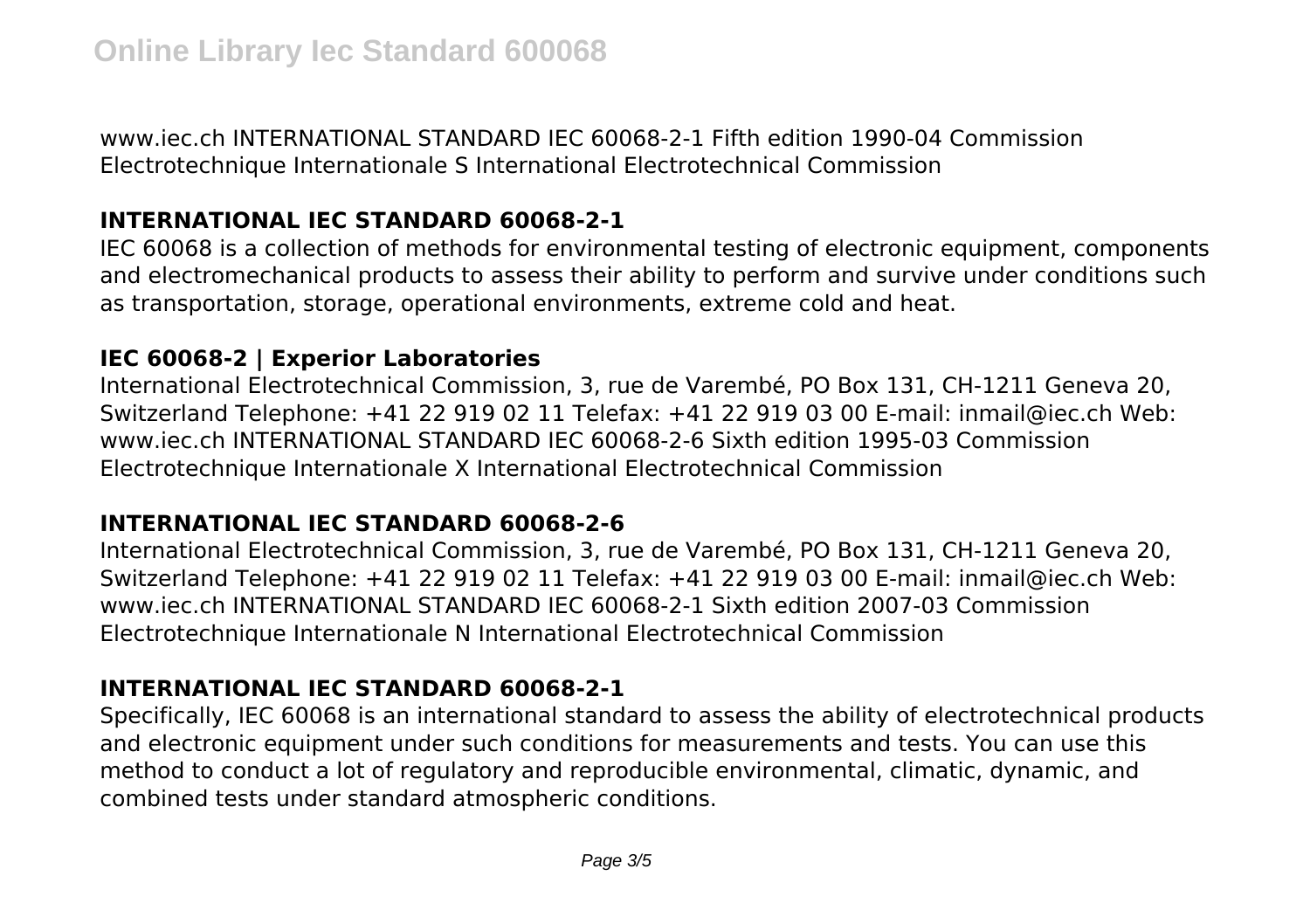#### **IEC 60068 Testing Standard - belltestchamber.com**

IEC 60068-2:2020 SER Standard | Environmental testing - Part 2: Tests - ALL PARTS

## **IEC 60068-2:2020 SER | IEC Webstore**

IEC 60068-2-78:2012 establishes a test method for determining the ability of components or equipment to withstand transportation, storage and use under conditions of high humidity. The object of this standard is to investigate the effect of high humidity at constant temperature without condensation on a specimen over a prescribed period.

#### **IEC 60068-2-78 Ed. 2.0 b:2012 - Environmental testing ...**

International Standard IEC 60068-2-30 has been prepared by IEC technical committee 104: Environmental conditions, classification and methods of test. This third edition cancels and replaces the second edition (1980) and its amendment 1 (1985), and constitutes a technical revision.

#### **INTERNATIONAL IEC STANDARD 60068-2-30**

This is an incomplete list of standards published by the International Electrotechnical Commission (IEC).. The numbers of older IEC standards were converted in 1997 by adding 60000; for example IEC 27 became IEC 60027. IEC standards often have multiple sub-part documents; only the main title for the standard is listed here.

## **List of International Electrotechnical Commission standards**

See IEC 60068-3-8:2003 for estimating the dynamic vibration environment of the specimen and based on that, selecting the appropriate test method. Although primarily intended for electrotechnical specimens, this standard is not restricted to them and may be used in other fields where desired (see Annex A).